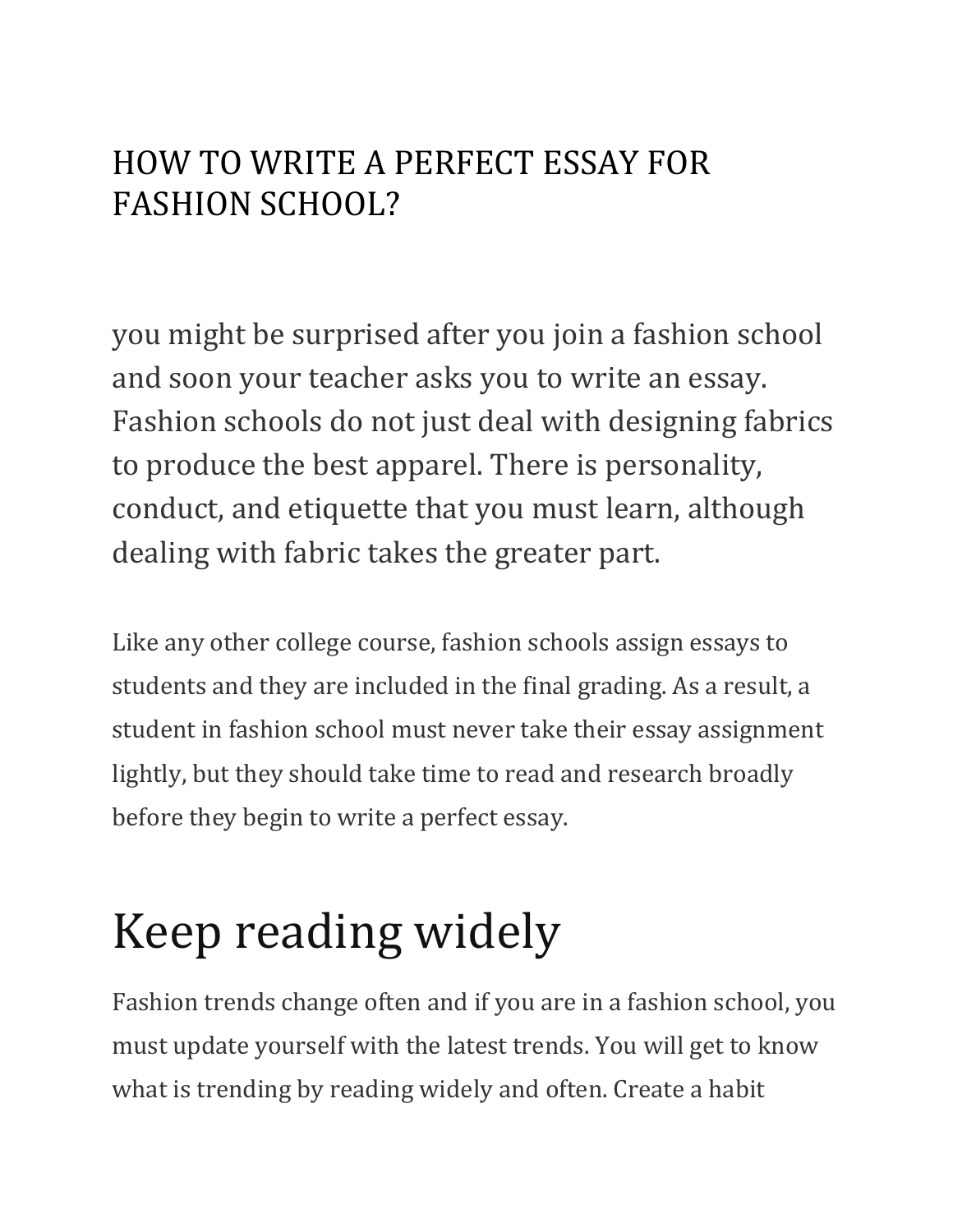of [studying modern art](https://fashionsizzle.com/2020/09/08/study-of-modern-art-at-university/) and grab yourself the latest fashion magazines and check the photos keenly as you read. Watch fashion shows on TV, YouTube, and social media and visit fashion blogs daily and read the latest posts.

Although fashion trends change fast, you must understand the history of fashion because some trends resurface after being dormant for many years. It will help you understand the reasons why some fashions die completely and others keep resurfacing after some time.

# Include your personal experience

Fashion is all about an individual's [identity and personality.](http://lessmagazine.com/fashion-and-identity-a-lifelong-relationship/) You must love fashion before you begin to create fashionable apparel for other people. Share some experience you have encountered in the fashion industry which can be an event you attended or your opinion on fashion trends.

You might also talk about a fashion you have tried out and how you felt being in that outfit. Sharing your personal experience about fashion trends will help the reader acknowledge that you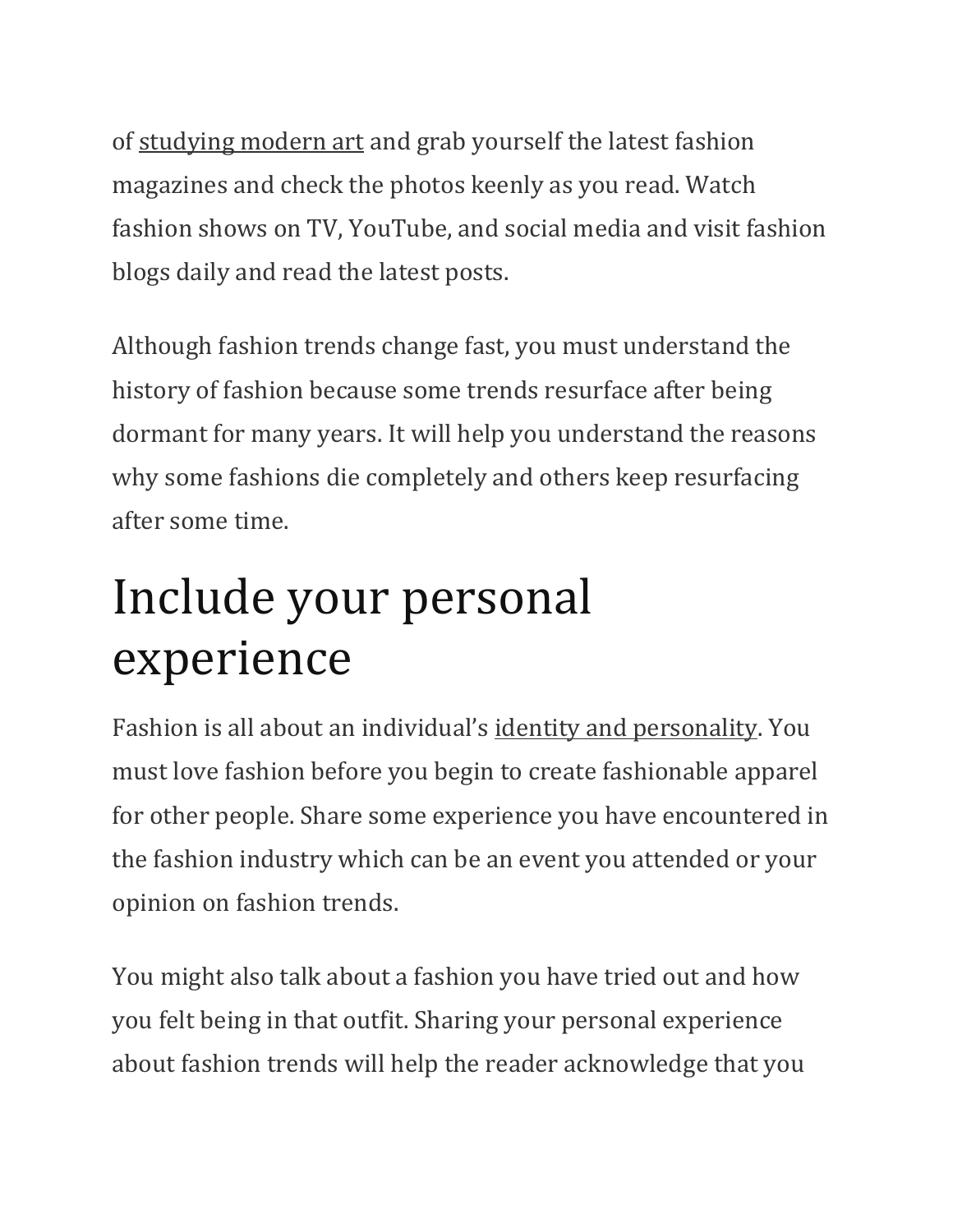are connected with fashion or you understand the fashion world. Students who are creative in their writing perform better in college education and many of their colleagues go to them for ideas. It's not hard to commit yourself to read and research until you become skilled in writing university assignments of whatever nature. At the moment when you feel you need essay writing help with your college assignment, [Edubirdie will write your essay](https://uk.edubirdie.com/write-my-essay) and its team of professional writers will give you the quality you deserve. This essay writing service allows you to choose your preferred writer and ask him to write my essay and they will respond promptly.

### Be very creative

Fashion experts who have excelled in their field are those with a high level of creativity and those who keep playing tricks with fabric, trying out new designs until they achieve a trending design. The designers do not copy others, but they remain themselves and that is why they prosper.

You must be very creative if you want to write a perfect essay for fashion school. You may spend all the time reading fashion blogs,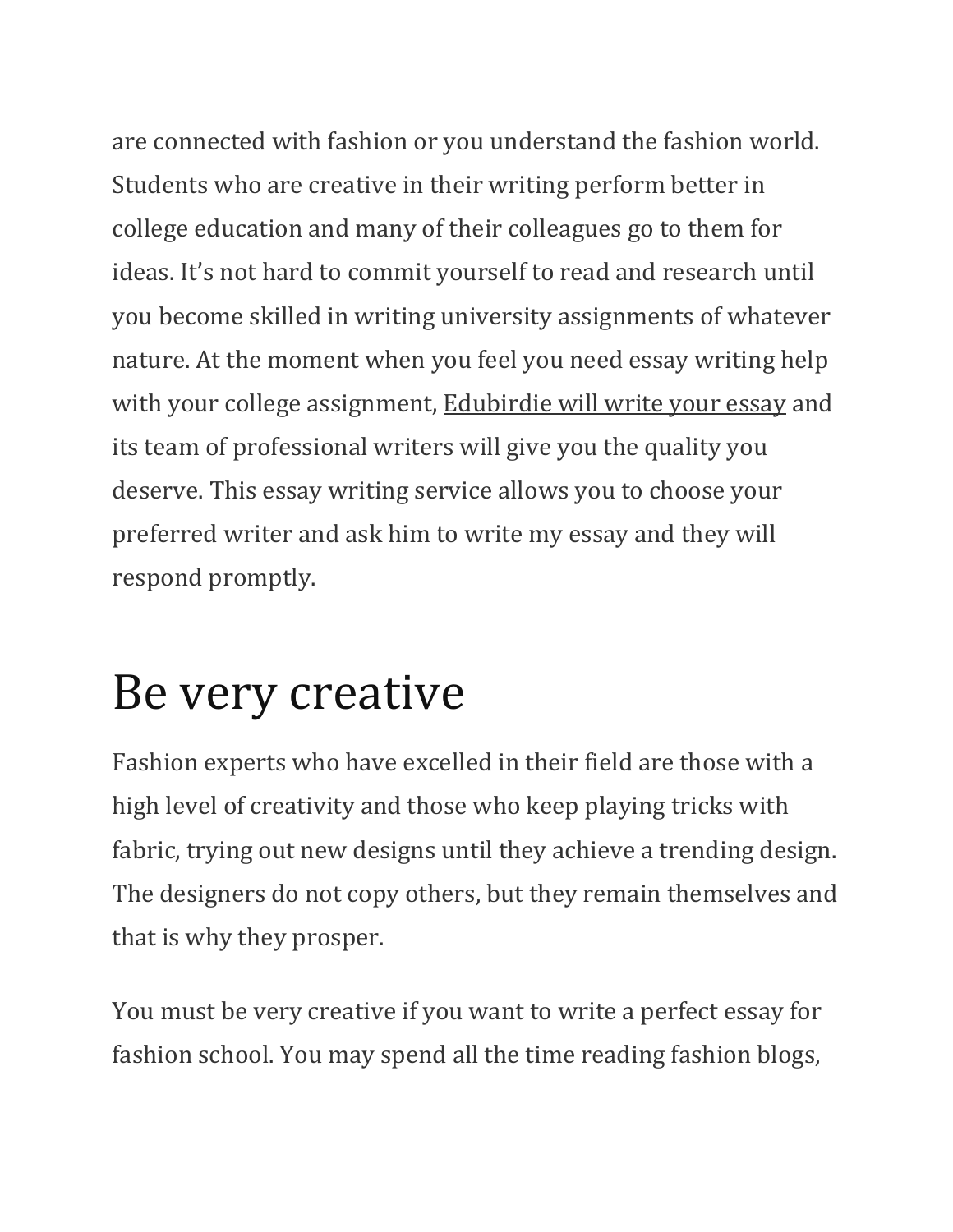essays, magazines, and watching fashion shows, but you have to remain original.

Stick to your personality when expressing your points and crown them with an artistic or fashion concept. Let your piece of content be original and unique among thousands of other fashion essays. If you excel in your creativity, be consistent in practice and before you know it, you will be excelling at great heights.

# Target the right audience and be relevant

Before you begin to write your essay on fashion, have in mind your target audience and address its need. Basically, your primary audience in a fashion school will be the teachers. They will be keen to test your writing skills and [knowledge of fashion.](https://www.thefashionstudenthub.com/blog/25-Ways-to-develop-Your-Fashion-Knowledge-and-Skills-for-Free) Apart from skills and fashion, they will also test your grammar, language tone, and if you have followed the right essay writing structure.

Your next audience can be your college mates who might be interested in reading your essay. They will be seeking inspiration from your fashion essay and if it's a unique essay, it can become the trending topic in school.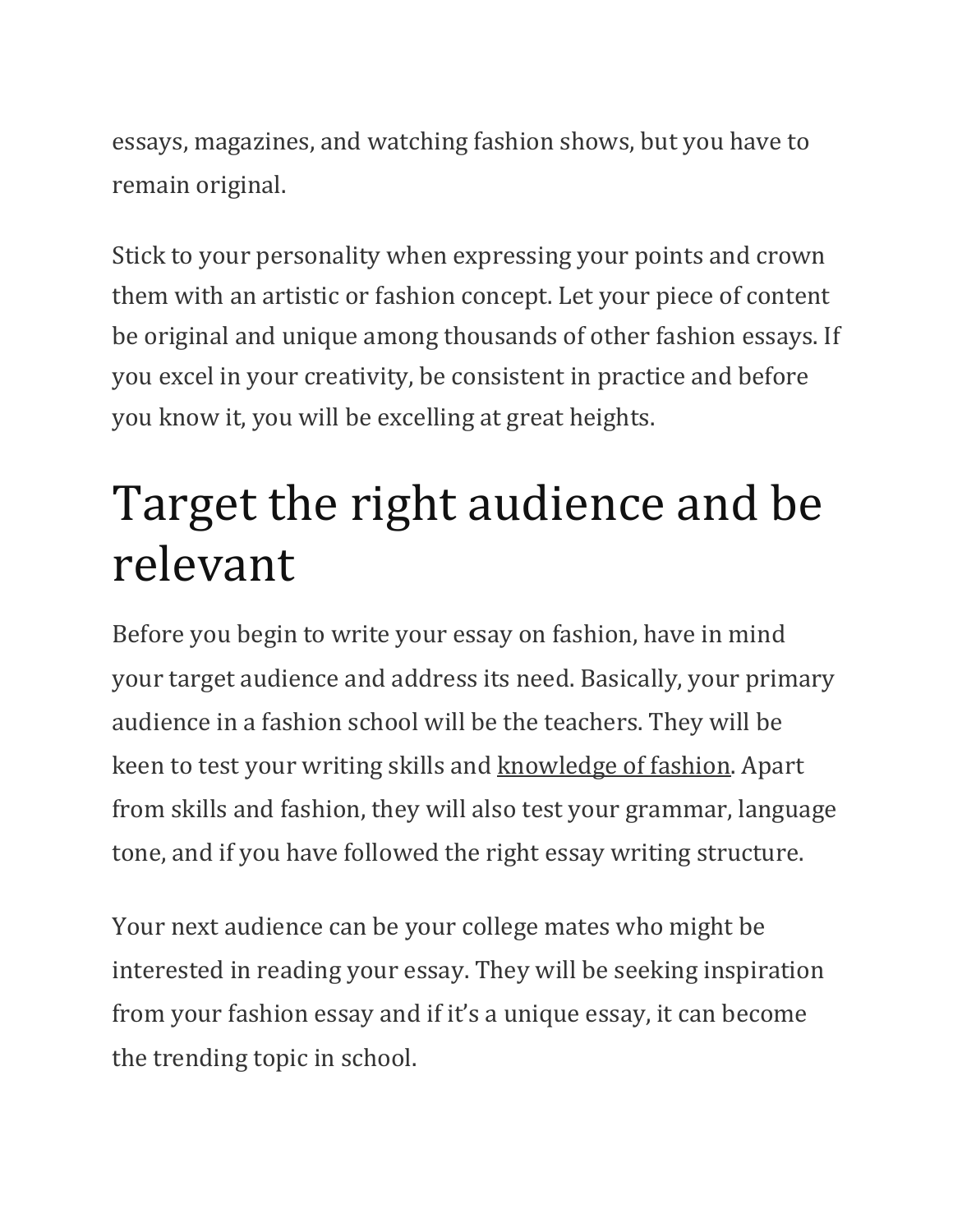Your parents, siblings, or guardians can form another level of audience and they will be looking at how their son or daughter is performing in school. Have all these audiences in mind and address their need by being relevant to season and trends.

# Proofread and format

Proofread your essay thoroughly and format it accordingly using all the available [writing tools.](https://annhandley.com/8-writing-tools-i-use-every-day/) Confirm that you have followed the correct writing structure and ensure that your work is not copied from any author.

# Conclusion

It is not hard to write an essay for fashion if you take your time to read widely and watch the latest shows and videos on fashion. Learn to practice writing and develop patience with yourself because soon, you will become an expert writer.

In your writing, be open to the current fashion trends and relate to them and mention your experience with the trends and your opinion on what should be happening in the fashion world. Remember to talk about fashion concepts and be very creative